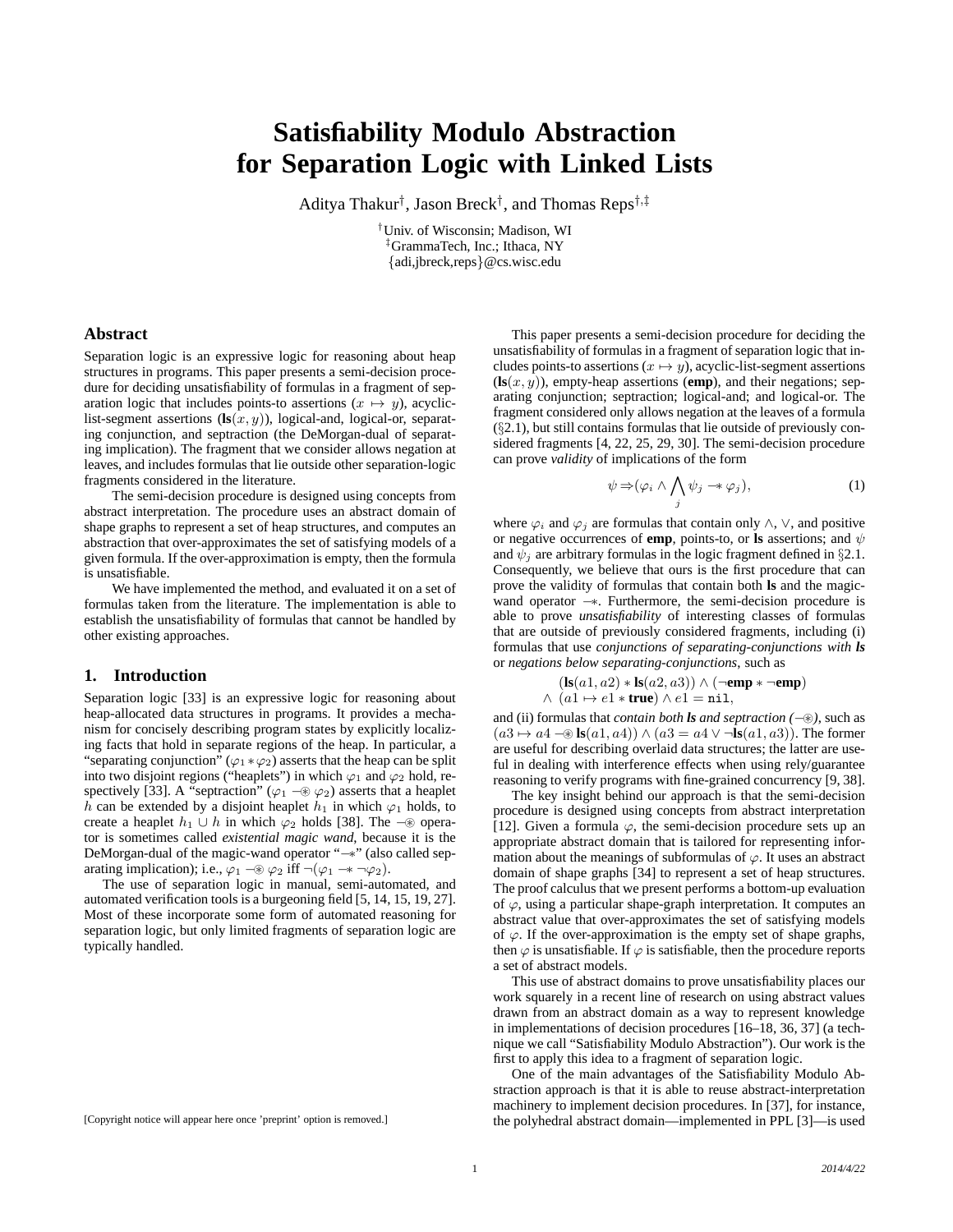to implement a decision procedure for the logic of linear rational arithmetic. In this paper, we use the abstract domain of shapes implemented in TVLA [34]—in a novel way to implement a semidecision procedure for separation logic. The challenge was to instantiate the parametric framework of TVLA to precisely represent the literals and capture the spatial constraints of our fragment of separation logic.

The nature of our semi-decision procedure is thus much different from other decision procedures for fragments of separation logic that we are aware of. Most previous decision procedures are *proof-theoretic*. In some sense, our method is *model-theoretic*: it uses explicitly instantiated sets of 3-valued structures to represent overapproximations of the models of subformulas.

The contributions of our work include the following:

- We show how a canonical-abstraction domain can be used to overapproximate the set of heaps that satisfy a separation-logic formula (§2).
- We present rules for calculating the overapproximation of a separation-logic formula for a fragment of separation logic that consists of separating conjunction, septraction, logical-and, and logical-or  $(\S4)$ .
- The semi-decision procedure is parameterized by a shape abstraction, and can be instantiated to handle (positive or negative) literals for points-to or acyclic-list-segment assertions and hence can prove the validity of implications of the kind shown in formula  $(1)$   $(\S4)$ .

§3 illustrates the key concepts used in the semi-decision procedure. We evaluated our approach on a set of formulas taken from the literature (§5). The implementation and benchmarks can be accessed (anonymously) at [1]. To the best of our knowledge, the implementation is able to establish the unsatisfiability of formulas that cannot be handled by other existing approaches.

#### **2. Separation Logic and Canonical Abstraction**

In this section, we provide background on separation logic and introduce the separation-logic fragment considered in the paper. We then show how a canonical-abstraction domain can be used to approximate the set of models that satisfy a separation-logic formula.

#### **2.1 Syntax and Semantics of Separation Logic**

Formulas in our fragment of separation logic (SL) are defined as follows:

$$
\varphi ::= \varphi \land \varphi \mid \varphi \lor \varphi \mid \varphi * \varphi \mid \varphi \neg \circledast \varphi \mid \text{atom} \mid \neg \text{atom}
$$
  
atom ::= **true**  $\mid$  **emp**  $\mid x = y \mid x \mapsto y \mid$  **ls** $(x, y)$ 

The set of literals, denoted by *lits*, is the union of the positive and negative atoms of SL.

The semantics of SL is defined with respect to memory "statelets", which consist of a *store* and a *heaplet*. A store is a function from variables to values; a heaplet is a finite function from locations to locations. Let *Loc* and *Var* be disjoint countably infinite sets, neither of which contain nil.

$$
Val \stackrel{\text{def}}{=} Loc \oplus \{\texttt{nil}\} \qquad \text{Store} \stackrel{\text{def}}{=} Var \to Val
$$
  
 
$$
Heaplet \stackrel{\text{def}}{=} Loc \to_{fin} Val \qquad \text{Statelet} \stackrel{\text{def}}{=} Store \times Heaplet
$$

*Loc* represents heap-node addresses. The domain of  $h$ , dom( $h$ ), represents the set of addresses of cells in the heaplet. Two heaplets  $h_1$ ,  $h_2$  are *disjoint*, denoted by  $h_1# h_2$ , if  $dom(h_1) ∩ dom(h_2)$  = Ø. Given two disjoint heaplets  $h_1$  and  $h_2$ ,  $h_1 \cdot h_2$  denotes their disjoint union  $h_1 \oplus h_2$ . A *statelet* is denoted by a pair  $(s, h)$ .

Satisfaction of an SL formula  $\varphi$  with respect to statelet  $(s, h)$  is defined in Fig. 1. Furthermore, in this paper, we consider a formula to be satisfiable only if it is satisfiable over an *acyclic* heap.  $[\varphi]$ 

| $(s, h) \models \varphi_1 \wedge \varphi_2$ | iff $(s, h) \models \varphi_1$ and $(s, h) \models \varphi_2$                                                             |
|---------------------------------------------|---------------------------------------------------------------------------------------------------------------------------|
| $(s, h) \models \varphi_1 \vee \varphi_2$   | iff $(s, h) \models \varphi_1$ or $(s, h) \models \varphi_2$                                                              |
| $(s, h) \models \varphi_1 * \varphi_2$      | iff $\exists h_1, h_2, h_1 \# h_2$ and $h_1 \cdot h_2 = h$ and                                                            |
|                                             | $(s, h_1) \models \varphi_1$ and $(s, h_2) \models \varphi_2$                                                             |
|                                             | $(s, h) \models \varphi_1 \rightarrow \varphi_2$ iff $\exists h_1 \ldots h_1 \neq h$ and $(s, h_1) \models \varphi_1$ and |
|                                             | $(s, h_1 \cdot h) \models \varphi_2$                                                                                      |
| $(s, h) \models \neg atom$                  | iff $(s, h) \not\models atom$                                                                                             |
| $(s, h) \models$ true                       | iff true                                                                                                                  |
| $(s,h) \models$ <b>emp</b>                  | iff $dom(h) = \emptyset$                                                                                                  |
| $(s,h) \models x = y$                       | iff $s(x) = s(y)$                                                                                                         |
| $(s, h) \models x \mapsto y$                | iff $dom(h) = \{s(x)\}\$ and $h(s(x)) = s(y)$                                                                             |
| $(s, h) \models \mathbf{ls}(x, y)$          | iff if $s(x) = s(y)$ then $dom(h) = \emptyset$ ,                                                                          |
|                                             | else there is a nonempty acyclic                                                                                          |
|                                             |                                                                                                                           |
|                                             | path from $s(x)$ to $s(y)$ in h, and                                                                                      |

Figure 1: Satisfaction of an SL formula  $\varphi$  with respect to statelet  $(s, h)$ .

| Predicate      | <b>Intended Meaning</b>                            |
|----------------|----------------------------------------------------|
| $eq(v_1, v_2)$ | Do $v_1$ and $v_2$ denote the same memory cell?    |
| q(v)           | Does pointer variable q point to memory cell $v$ ? |
| $n(v_1, v_2)$  | Does the <i>n</i> -field of $v_1$ point to $v_2$ ? |

Table 1: Core predicates used when representing states made up of acyclic linked lists.

denotes the set of statelets that satisfy  $\varphi: \llbracket \varphi \rrbracket \stackrel{\text{def}}{=} \{(s, h) \mid (s, h) \models$  $\varphi$ .

#### **2.2 2-Valued Logical Structures**

We model full states—not statelets—by 2*-valued logical structures*. A logical structure provides an interpretation of a vocabulary  $\text{Voc} = \{eq, p_1, \ldots, p_n\}$  of predicate symbols (with given arities). Voc<sub>k</sub> denotes the set of  $k$ -ary symbols.

DEFINITION 1. *A* 2*-valued logical structure* S *over Voc is a pair*  $S = \langle U, \iota \rangle$ *, where* U *is the set of individuals, and*  $\iota$  *is the <i>interpretation.* Let  $\mathbb{B} = \{0, 1\}$  *be the domain of truth values. For*  $p \in \text{Voc}_i$ *,*  $u(p): U^i \to \mathbb{B}$ . We assume that eq  $\in$  Voc<sub>2</sub> is the identity relation:  $(i)$  for all  $u \in U$ ,  $\iota$ (eq)(u, u) = 1, and (ii) for all  $u_1, u_2 \in U$  such *that*  $u_1$  *and*  $u_2$  *are distinct individuals,*  $\iota$ (*eq*)( $u_1, u_2$ ) = 0*.* 

*The set of* 2*-valued logical structures over Voc is denoted by 2-STRUCT*[*Voc*]*.*

A concrete state is modeled by a 2-valued logical structure over a fixed vocabulary C of *core predicates*. Core predicates are part of the underlying semantics of the linked structures that make up the states of interest. Tab. 1 lists the core predicates that are used when representing states made up of acyclic linked lists.

Without loss of generality, vocabularies exclude constant and function symbols. Constant symbols can be encoded via unary predicates, and *n*-ary functions via  $n + 1$ -ary predicates. In both cases, we need *integrity rules*—i.e., global constraints that restrict the set of structures considered to the ones that we intend. The set of unary predicates,  $Voc<sub>1</sub>$ , always contains predicates that encode the variables of the formula. In a minor abuse of notation, we overload " $x$ " to denote both the name of variable  $x$  and the unary predicate  $x(\cdot)$  that encodes the variable. The binary predicate  $n \in \text{Voc}_2$ encodes list-node linkages. In essence, the following integrity rules restrict each  $x \in Var \subseteq \text{Voc}_1$  to serve as a constant, and restrict relation  $n$  to encode a partial function:

$$
\begin{array}{rcl}\n\text{for each } x \in \text{Var}, \forall v_1, v_2 : x(v_1) \land x(v_2) & \Rightarrow & eq(v_1, v_2) \\
\forall v_1, v_2, v_3 : n(v_3, v_1) \land n(v_3, v_2) & \Rightarrow & eq(v_1, v_2)\n\end{array}
$$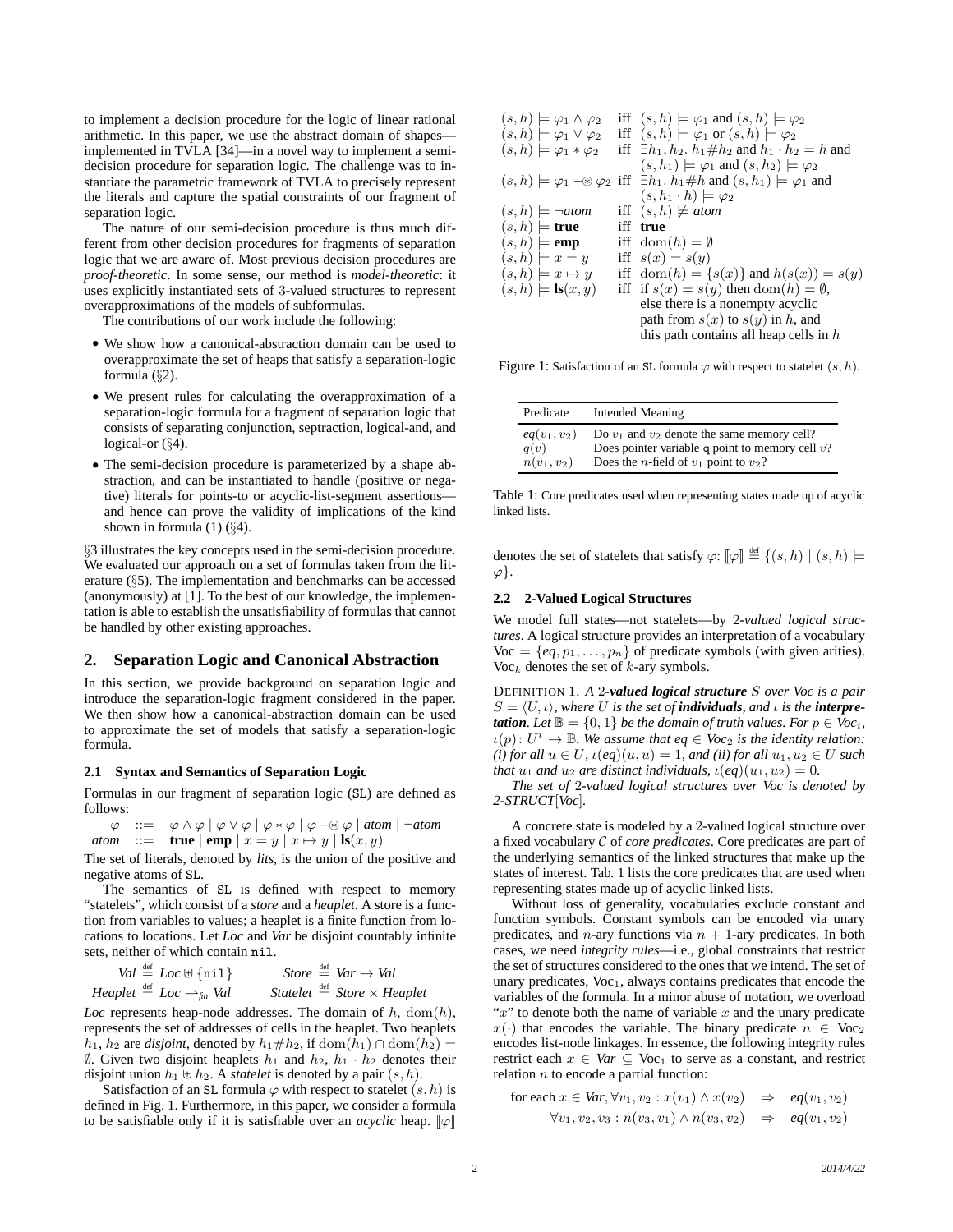### **2.3 Connecting 2-Valued Logical Structures and SL Statelets**

We use unary *domain predicates*, typically denoted by d, d',  $d_1, \ldots, d_k \in \text{Voc}_1$ , to pick out regions of the heap that are of interest in the state that a logical structure models. The connection between 2-valued logical structures and SL statelets is formalized by means of the operation  $S|_{(d,\cdot)}$ , which performs a projection of structure  $S$  with respect to a domain predicate  $d$ :

$$
S|_{(d,\cdot)} \stackrel{\text{def}}{=} (s,h), \text{ where}
$$
  

$$
s = \left( \begin{array}{cc} \{ (p,u) \mid p \in \text{Var}^S, u \in U^S, \text{and } p(u) \} \\ \cup \{ (q,\text{nil}) \mid q \in \text{Var}^S \text{ and } \neg \exists v : q(v) \} \end{array} \right)
$$
 (2)

$$
h = \{(u_1, u_2) \mid u_1, u_2 \in U^S, d(u_1), \text{and } n(u_1, u_2)\}.
$$
 (3)

The subscript " $(d, \cdot)$ " serves as a reminder that in Eqn. (3), only  $u_1$  needs to be in the region defined by d. We lift the projection operation to apply to a set SS of 2-valued logical structures as follows:  $SS|_{(d,\cdot)} \stackrel{\text{def}}{=} \{S|_{(d,\cdot)} \mid S \in SS\}.$ 

## **2.4 Representing Sets of SL Statelets using Canonical Abstraction**

In the framework of Sagiv et al. [34] for logic-based abstractinterpretation, 3*-valued logical structures* provide a way to overapproximate possibly infinite sets of 2-valued structures in a finite way that can be represented in a computer. The application of Eqns. (2) and (3) to 3-valued structures means that the abstractinterpretation machinery developed by Sagiv et al. provides a finite way to overapproximate a possibly infinite set of SL statelets.

In 3-valued logic, a third truth value, denoted by 1/2, represents uncertainty. The set  $\mathbb{T} \stackrel{\text{def}}{=} \mathbb{B} \cup \{1/2\}$  of 3-valued truth values is partially ordered " $l \nightharpoonup 1/2$  for  $l \in \mathbb{B}$ ". The values 0 and 1 are *definite* values; 1/2 is an *indefinite* value.

DEFINITION 2. *A* 3-valued logical structure  $S = \langle U, \iota \rangle$  is almost *identical to a 2-valued structure, except that*  $\iota$  *maps each*  $p \in \text{Voc}_i$ *to a* 3-valued function  $\iota(p) \colon U^i \to \mathbb{T}$ . In addition, (i) for all  $u \in U$ ,  $u(eq)(u, u) \supseteq 1$ , and (ii) for all  $u_1, u_2 \in U$  such that  $u_1$  and  $u_2$ *are distinct individuals,*  $\iota$ (*eq*)( $u_1, u_2$ ) = 0*.* (An *individual* u *for which*  $\iota$ (*eq*)( $u, u$ ) = 1/2 *is called a <i>summary individual*.)

*The set of* 3*-valued logical structures over Voc is denoted by 3-STRUCT*[*Voc*]*. Note that 2-STRUCT*[*Voc*]  $\subseteq$  *3-STRUCT*[*Voc*]*.* 

As we will see below, a summary individual may represent more than one individual from certain 2-valued structures.

A 3-valued structure can be depicted as a directed graph with individuals as graph nodes (see Fig. 2). A summary individual is depicted with a double-ruled border. A unary predicate  $p \in Var$ is represented in the graph by having an arrow from the predicate name p to all nodes of individuals u for which  $\iota(p)(u) \supseteq 1$ . An arrow between two nodes indicates that a binary predicate holds for the corresponding pair of individuals. (To reduce clutter, in the figures in this paper, the only binary predicate shown is the predicate  $n \in \text{Voc}_2$ .) A predicate value of  $1/2$  is indicated by a dotted arrow, a value of 1 by a solid arrow, and a value of 0 by the absence of an arrow. A unary predicate  $p \in (Voc_1 - Var)$  is listed, with its value, inside the node of each individual  $u$  for which  $u(p)(u) \supseteq 1$ . A nullary predicate is displayed in a rectangular box.

To define a suitable abstraction of 2-valued logical structures, we start with the notion of structure embedding [34]:

**DEFINITION 3.** Given  $S = \langle U, \iota \rangle$  and  $S' = \langle U', \iota' \rangle$ , two 3-valued *structures over the same vocabulary Voc, and*  $f: U \rightarrow U'$ , a *surjective function,* f *embeds* S in S', denoted by  $S \subseteq$ <sup>f</sup> S', if *for all*  $p \in \text{Voc}$  *and*  $u_1, \ldots, u_k \in U$ *,* 

$$
\iota(p)(u_1,\ldots,u_k)\sqsubseteq\iota'(p)(f(u_1),\ldots,f(u_k))
$$

*If, in addition,*

$$
\iota'(p)(u'_1, \dots, u'_k) = \bigsqcup_{u_1, \dots, u_k \in U, s.t. f(u_i) = u'_i, 1 \le i \le k} \iota(p)(u_1, \dots, u_k)
$$

*then* S ′ *is the tight embedding of* S *with respect to* f*, denoted by*  $S' = f(S)$ . (Note that we overload f to also mean the mapping *on structures*  $f : 3\text{-}STRUCT[Vec] \rightarrow 3\text{-}STRUCT[Vec]$  *induced by*  $f: U \to U'.$ 

Intuitively,  $f(S)$  is obtained by merging individuals of S and by defining the valuation of predicates accordingly (in the most precise way). The relation  $\sqsubseteq^{\text{id}}$ , which will be denoted by  $\sqsubseteq$ , is the natural information order between structures that share the same universe. One has  $S \sqsubseteq^f S' \Leftrightarrow f(S) \sqsubseteq^{\text{id}} S'$ . Henceforth, we use  $S \sqsubseteq^f S'$ to mean "there exists a surjective  $f: U \to U'$  such that  $f(S) \sqsubseteq^{\text{id}}$  $S^{\prime}$ ".

However, embedding alone is not enough. The challenge for representing and manipulating sets of 2-valued structures is that the universe of a structure is of *a priori* unbounded size. Consequently, we need a method that, for a 2-valued structure  $\langle U, \iota \rangle \in$ 2-STRUCT[Voc], abstracts  $U$  to an abstract universe  $U^\sharp$  of bounded size. The idea behind *canonical abstraction* [34, §4.3] is to choose a subset  $A \subseteq \text{Voc}_1$  of *abstraction predicates*, and to define an equivalence relation  $\simeq_{\mathbb{A}^S}$  on U that is parameterized by the logical structure  $S = \langle U, \iota \rangle \in 2\text{-STRUCT}[\text{Voc}]$  to be abstracted:

$$
u_1 \simeq_{\mathbb{A}^S} u_2 \Leftrightarrow \forall p \in \mathbb{A} : \iota(p)(u_1) = \iota(p)(u_2).
$$

This equivalence relation defines the surjective function  $f_{\mathbb{A}}^S: U \to$  $(U/\simeq_{A} s)$ , which maps an individual to its equivalence class. We thus have the Galois connection

$$
\wp(2\text{-STRUCT[Vec])} \xrightarrow{\curvearrowleft} \wp(3\text{-STRUCT[Vec])} \\ \alpha(X) = \{ f_A^S(S) \mid S \in X \} \gamma(Y) = \{ S \mid S^{\sharp} \in Y \land S \sqsubseteq^f S^{\sharp} \},
$$

where  $f_A^S$  in the definition of  $\alpha$  denotes the tight-embedding function for logical structures induced by the node-embedding function  $f_{\mathbb{A}}^S: U \to (U/\simeq_{\mathbb{A}^S})$ . The abstraction function  $\alpha$  is referred to as *canonical abstraction*. Note that there is an upper bound on the size of each structure  $\langle U^{\sharp}, \iota^{\sharp} \rangle \in 3\text{-STRUCT}[\text{Voc}]$  that is in the image of  $\alpha$ :  $|U^{\sharp}| \leq 2^{|A|}$  and thus the power-set of the image of  $\alpha$  is a finite sublattice of  $\wp$ (3-STRUCT[Voc]).

For technical reasons, it turns out to be convenient to work with 3-valued structures other than the ones in the image of  $\alpha$ ; however, we still want to restrict ourselves to a finite sublattice of  $\wp$ (3-STRUCT[Voc]). With this motivation, we make the following definition [2]:

DEFINITION 4. A 3-valued structure  $\langle U^{\sharp}, \iota^{\sharp} \rangle \in 3\text{-}STRUCT[Voc]$ *is bounded (with respect to abstraction predicates* A*) if for every*  $u_1, u_2 \in U^{\sharp}$ , where  $u_1 \neq u_2$ , there exists an abstraction predicate *symbol*  $p \in \mathbb{A} \subseteq \text{Voc}_1$  *such that*  $\iota^{\sharp}(p)(u_1) = 0$  *and*  $\iota^{\sharp}(p)(u_2) = 1$ *,*  $or \iota^{\sharp}(p)(u_1) = 1$  *and*  $\iota^{\sharp}(p)(u_2) = 0$ *. B-STRUCT*[*Voc*,  $\mathbb{A}]$  *denotes the set of such structures.*

Defn. 4 also imposes an upper bound on the size of a structure  $\langle U^{\sharp}, \iota^{\sharp} \rangle \in \text{B-STRUCT}[\text{Voc}, \mathbb{A}]$ —again,  $|U^{\sharp}| \leq 2^{|\mathbb{A}|}$  and thus  $\wp(B\text{-}STRUCT[{\rm Voc}, \mathbb{A}])$  is a finite sublattice of  $\wp$ (3-STRUCT[Voc]). It defines the abstract domain that we use, the *abstract domain whose elements are subsets of B-STRUCT*[*Voc*,  $\mathbb{A}$ ], which will be denoted by  $\mathcal{A}$ [*Voc*,  $\mathbb{A}$ ]. (For brevity, we call such a domain a "*canonical-abstraction domain*", and denote it by A when Voc and A are understood.) The Galois connection we work with is thus  $\wp(2\text{-}STRUCT[Vec]) \xrightarrow[\alpha]{\sim}$  $\frac{\gamma}{\gamma}$   $\wp$  (B-STRUCT[Voc, A]) = A[Voc, A]  $\alpha(X) = \{f_{\mathbb{A}}^S(S) \mid S \in X\}$   $\gamma(Y) = \{S \mid S^{\sharp} \in Y \wedge S \sqsubseteq^{f} S^{\sharp}\}.$ 

The ordering on  $\wp(B\text{-}STRUCT[{\rm Voc}, {\mathbb A}]) = A[{\rm Voc}, {\mathbb A}]$  is the Hoare ordering:  $S_1 \subseteq S_2$  if for all  $s_1 \in S_1$  there exists  $s_2 \in S_2$ such that  $s_1 \sqsubseteq^f s_2$ .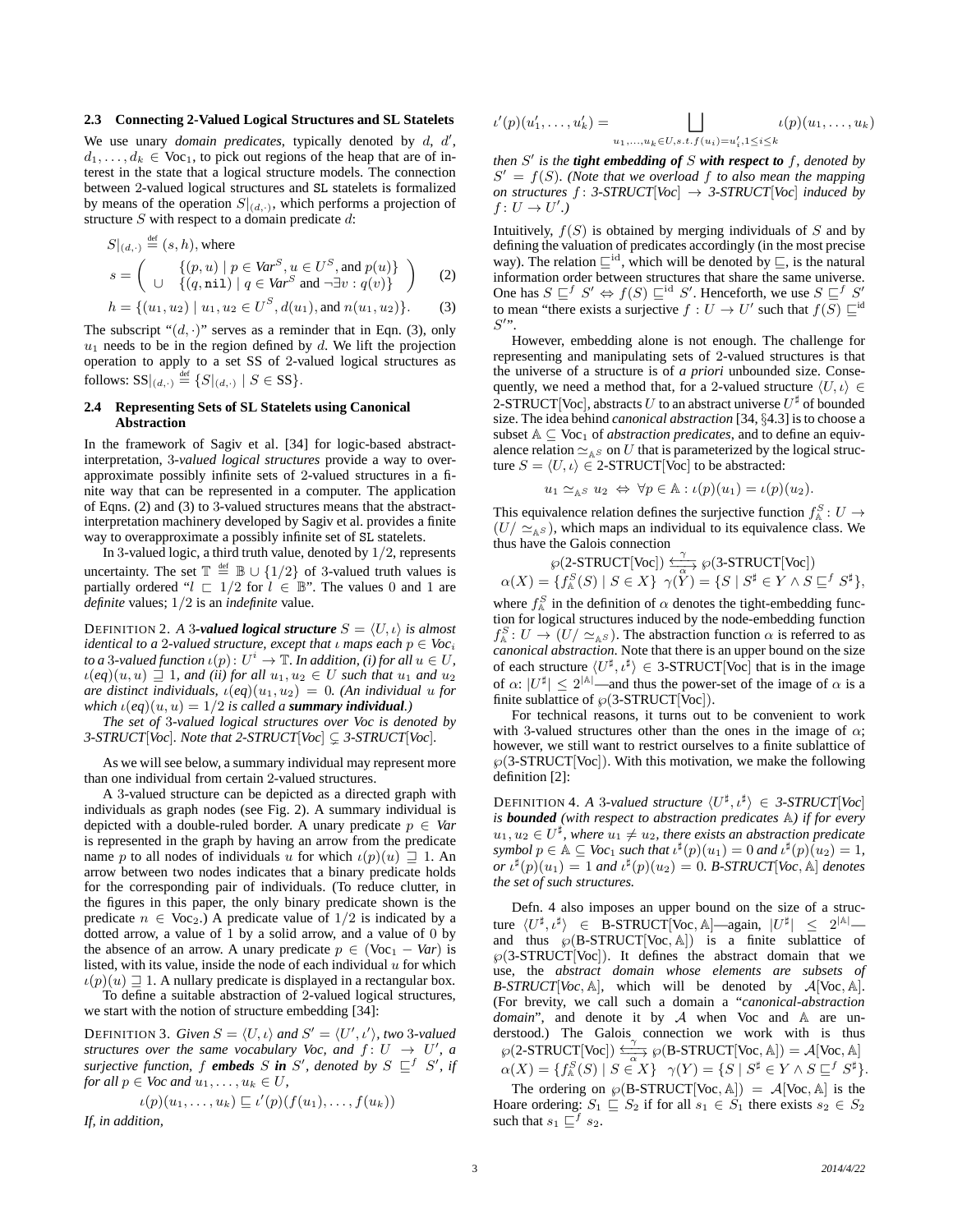

Figure 2: Structures that arise in the meet operation used to analyze  $x \mapsto y * y \mapsto x$ .

# **3. Overview**

In this section, we illustrate the concepts that we use in the semidecision procedure using a formula that is unsatisfiable over acyclic heaps:  $x \mapsto y * y \mapsto x$ . App. A illustrates the procedure using a formula that is satisfiable over acyclic heaps:  $x \mapsto y - \otimes \textbf{ls}(x, z)$ .

Consider  $\varphi \stackrel{\text{def}}{=} x \mapsto y * y \mapsto x$ . We want to compute  $A \in \mathcal{A}$ such that  $\gamma(A)|_{(d,\cdot)} \supseteq [\![\varphi]\!]$ . The key to handling the  $*$  operator is to introduce two new domain predicates  $d_1$  and  $d_2$ , which are used to demarcate the heaplets that must satisfy  $\varphi_1 \stackrel{\text{def}}{=} x \mapsto y$  and  $\varphi_2 \stackrel{\text{def}}{=} y \mapsto x$ , respectively. We have designed A so that there exist  $A_1, A_2 \in \mathcal{A}$  such that  $\gamma(A_1)|_{(d_1,\cdot)} = \llbracket x \mapsto y \rrbracket$  and  $\gamma(A_2)|_{(d_2,\cdot)} =$  $[y \mapsto x]$ , respectively. Tab. 2 describes the abstraction predicates we use.  $A_1$  and  $A_2$  each consist of a single 3-valued structure, shown in Fig. 2(b) and Fig. 2(c), respectively. Furthermore, to satisfy  $\varphi_1 * \varphi_2$ ,  $d_1$  and  $d_2$  are required to be disjoint regions whose union is  $d$ .  $A$  also contains an abstract value, which we will call D, that represents this disjointness constraint exactly. D consists of four 3-valued structures. Fig. 2(a) shows the "most general" of them: it represents two disjoint regions,  $d_1$  and  $d_2$ , that partition the d region (where each of  $d_1$  and  $d_2$  contain at least one cell). The summary individual labeled  $\neg d, \neg d_1, \neg d_2$  in Fig. 2(a) represents a region that is disjoint from  $d$ . (See also Fig. 5.)

Note that here and throughout the paper, for brevity the figures only show predicates that are relevant to the issue under discussion.

**Meet for a Canonical-Abstraction Domain.** To impose a necessary condition for  $x \mapsto y*y \mapsto x$  to be satisfiable, we take the *meet* of D,  $A_1$ , and  $A_2$ :  $\llbracket x \mapsto y * y \mapsto x \rrbracket \subseteq D \sqcap A_1 \sqcap A_2$ . Figs. 2(d), (e), and (f) show some of the structures that arise in  $D \sqcap A_1 \sqcap A_2$ .

The meet operation in  $A$  is defined in terms of the greatestlower-bound operation induced by the approximation order in the lattice B-STRUCT[Voc, A]. Arnold et al. [2] show that in general this operation is NP-complete; however, they define an algorithm based on graph matching that typically performs well in practice [23, §8.3]. To understand some of the subtleties of meet, consider Fig. 2(d), which shows one of the structures in  $D \sqcap A_1$  (i.e., Fig. 2(a) ⊓ Fig. 2(b)).

- From the standpoint of Fig. 2(b), meet caused the summary individual labeled " $\neg d_1$ " to be split into two summary individuals: " $\neg d, \neg d_1, \neg d_2$ " and " $d, \neg d_1, d_2$ ".
- From the standpoint of Fig. 2(a), meet caused the summary individual labeled " $d, d_1, \neg d_2$ " to (i) become a non-summary individual, (ii) acquire the value 1 for x,  $r[n, x]$ , and  $next[n, y]$ , and (iii) acquire the value 0 for y and  $r[n, y]$ .

Fig. 2(e) shows one of the structures in  $(D \sqcap A_1) \sqcap A_2$ , i.e., Fig. 2(d) ⊓ Fig. 2(c), which causes further (formerly indefinite) elements to acquire definite values.

Arnold et al. develop a graph-theoretic notion of the possible correspondences among individuals in the bounded structures that are arguments to meet, and structure the meet algorithm around the set of possible correspondences [2, §4.2].

**Improving Precision Using Semantic-Reduction Operators.** Fig. 2(e) still contains a great deal of indefinite information because the meet operation does not take into account the integrity constraints on structures. For instance, for the structures that we use to represent states and SL statelets, we use a unary predicate  $next[n, y]$ , which holds for individuals whose *n*-link points to the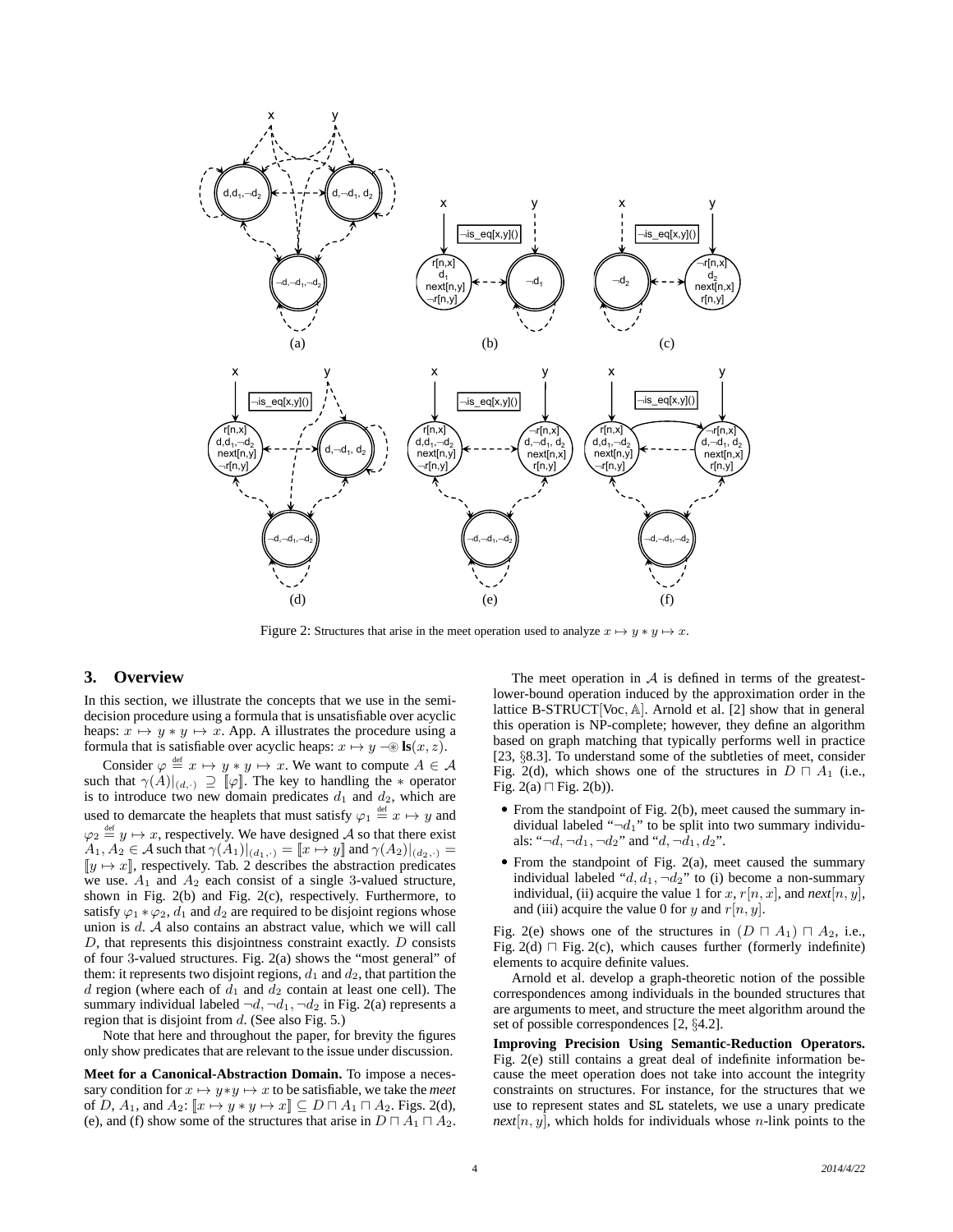| Predicate                                                                                    | <b>Intended Meaning</b>                                                                                                                                                                                                                                                                                                           |
|----------------------------------------------------------------------------------------------|-----------------------------------------------------------------------------------------------------------------------------------------------------------------------------------------------------------------------------------------------------------------------------------------------------------------------------------|
| is eq[x, y]()<br>next[n, y](v)<br>$t[n](v_1, v_2)$<br>r[n, y](v)<br>d(v)<br>link[d, n, y](v) | Are $x$ and $y$ equal?<br>The target of the <i>n</i> -edge from $v$ is pointed to by $y$<br>Is $v_2$ reachable via zero or more <i>n</i> -edges from $v_1$ ?<br>$\exists v_1. y(v_1) \wedge t[n](v_1, v)$<br>Is $v$ in heap domain $d$ ?<br>The target of the <i>n</i> -edge from $v$ is either in $d$ or is<br>pointed to by $y$ |

Table 2: Voc consists of the predicates shown above, together with the ones in Tab. 1. All unary predicates are abstraction predicates; that is,  $A = V_0c_1$ .

individual that is pointed to by  $y$ . This predicate has an associated integrity constraint

$$
\forall v_1, v_2.next[n, y](v_1) \land y(v_2) \Rightarrow n(v_1, v_2). \tag{4}
$$

In particular, in Fig. 2(e) the individual pointed to by  $x$  has  $next[n, y] = 1$ ; however, the edge to the individual pointed to by y has the value 1/2. Similarly, we force the semi-decision procedure to consider only acyclic heaps by imposing the integrity constraint  $\neg \exists v_1, v_2.n(v_1, v_2) \wedge t[n](v_2, v_1).$ 

To improve the precision of the (graph-theoretic) meet, the semi-decision procedure makes use of *semantic-reduction operators*. The notion of semantic reduction was introduced by Cousot and Cousot [13]. Semantic-reduction operators are useful when an abstract domain is a lattice that has multiple elements that represent the same set of states. A semantic reduction operator  $\rho$  maps an abstract-domain element A to  $\rho(A)$  such that (i)  $\rho(A) \sqsubseteq A$ , and (ii)  $\gamma(\rho(A)) = \gamma(A)$ . In other words,  $\rho$  maps A to an element that is lower in the lattice—and hence a "better" representation of  $\gamma(A)$ in A—while preserving the meaning. In our case, the semanticreduction operations that we use convert a set of 3-valued structures *XS* into a "better" set of 3-valued structures *XS* ′ that describe the same set of 2-valued structures.

A semantic-reduction operator can have two effects:

- 1. In some structure  $S \in \mathcal{X}S$ , some tuple  $p(u)$  with indefinite value 1/2 may be changed to have a definite value (0 or 1).
- 2. It may be determined that some structure  $S \in \mathcal{X}S$  is infeasible: i.e.,  $\gamma(S) = \emptyset$ . In this case, S is removed from XS.

The effect of a precision improvement from a type-1 effect can cause a type-2 effect to occur. For instance, let  $u_1$  and  $u_2$  be the individuals pointed to by  $x$  and  $y$ , respectively, in Fig. 2(e).

- Fig. 2(f) is Fig. 2(e) after integrity constraint (4) has triggered a type-1 change that improves the value of  $n(u_1, u_2)$  from  $1/2$ to 1.
- A type-2 rule can then determine that the structure shown in Fig. 2(f) is infeasible. In particular, the predicate  $r[n, x](v)$ means that individual  $v$  is reachable from the individual pointed to by  $x$  along  $n$ -links. The semantic-reduction rule would find that the values  $x(u_1) = 1$ ,  $n(u_1, u_2) = 1$ , and  $r[n, x](u_2) =$ 0 represent an irreconcilable inconsistency in Fig. 2(f): the first two predicate values mean that  $u_2$  is reachable from the individual pointed to by  $x$  along  $n$ -links, which contradicts  $r[n, x](u_2) = 0.$

The operation that applies type-1 and type-2 rules until no more changes are possible is called *coerce* (because it coerces *XS* to a better representation *XS* ′ ). Sagiv et al. [34, §6.4] and Bogudlov et al. [6, 7] discuss algorithms for *coerce*.

$$
\frac{\varphi_1, d \Vdash A_1 \qquad \varphi_2, d \Vdash A_2}{\varphi_1 \wedge \varphi_2, d \Vdash A_1 \sqcap A_2} \quad (\wedge)
$$
\n
$$
\frac{\varphi_1, d \Vdash S_1 \qquad \varphi_2, d \Vdash A_1 \sqcap A_2}{\varphi_1 \vee \varphi_2, d \Vdash A_1 \sqcup A_2} \quad (\vee)
$$
\n
$$
\frac{\varphi_1, d_1 \Vdash A_1 \qquad \varphi_2, d_2 \Vdash A_2}{\varphi_1 * \varphi_2, d \Vdash ([d = d_1 \cdot d_2]^{\frac{1}{4}} \sqcap A_1 \sqcap A_2)_{\not\downarrow}^d} \quad (*)
$$
\n
$$
\frac{\varphi_1, d_1 \Vdash A_1 \qquad \varphi_2, d_2 \Vdash A_2}{\varphi_1 \neg \textcircled{g} \varphi_2, d \Vdash ([d_2 = d \cdot d_1]^{\frac{1}{4}} \sqcap A_1 \sqcap A_2)_{\not\downarrow}^d} \quad (-\circledast)
$$

Figure 3: Rules for computing an abstract value that overapproximates the meaning of a formula in SL.



Figure 4: The abstract value for  $\mathbf{ls}(x, y) \in atom$  in the canonicalabstraction domain.

#### **4. Proof System for Separation Logic**

This section describes how we compute  $A \in \mathcal{A}[\text{Voc}, \mathbb{A}]$  such that A overapproximates the satisfying models of  $\varphi \in SL$ . The vocabulary Voc and abstraction predicates A are listed in Tab. 2.

The semi-decision procedure works with judgments of the form " $\varphi, d \Vdash A$ ", where d is a domain predicate. The invariant maintained by the semi-decision procedure is that, whenever it establishes a judgment  $\varphi, d \Vdash A$ ,  $A \in \mathcal{A}$  overapproximates  $\varphi$  in the following sense:  $\gamma(A)|_{(d,\cdot)} \supseteq [\![\varphi]\!]$ . Fig. 3 lists the rules used for calculating  $\varphi, d \Vdash A$  for  $\varphi \in SL$ . Using these rules, the semidecision procedure performs a bottom-up evaluation of the formula  $\varphi$ ; if the answer is the empty set of 3-valued structures, then  $\varphi$  is unsatisfiable.

For each literal  $\ell \in$  *lits*, there is an abstract value  $A_{\ell} \in \mathcal{A}$  such that  $\gamma(A_\ell)|_{(d,\cdot)} = [\ell]$ . These  $A_\ell$  values are used in the  $(\ell)$ -rule of Fig. 3. Fig. 4 shows the abstract value  $A_{\text{ls}}$  used for  $\text{ls}(x, y)$ .  $A_{\text{ls}}$ consists of three structures:

• Fig. 4(a) represents the empty list from x to y. That is,  $x = y$ and region  $d$  is empty.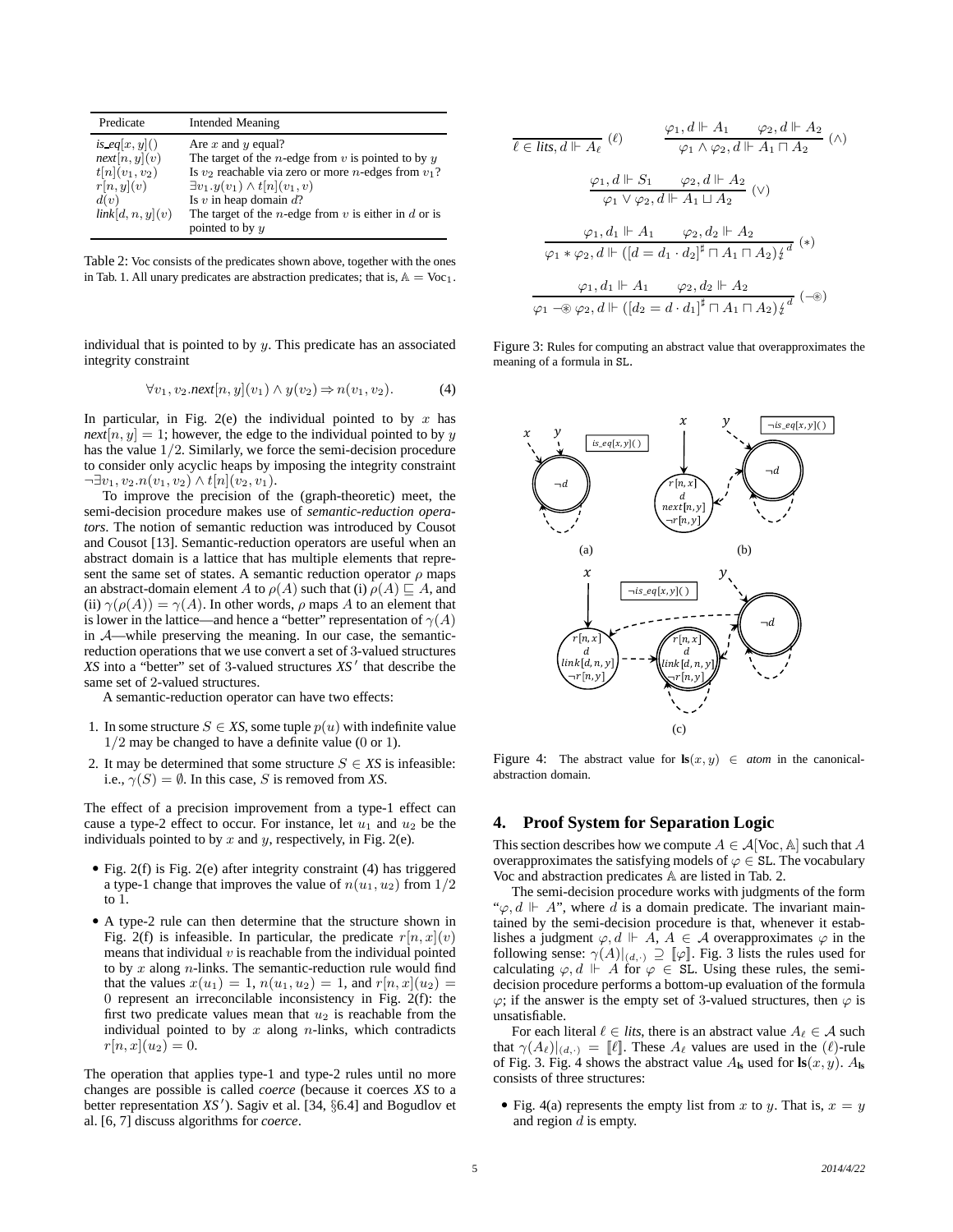

Figure 5: The abstract value for  $[d_i = d_j \cdot d_k]^{\sharp}$  in the canonicalabstraction domain.

- Fig. 4(b) represents a singleton list from x to y. That is,  $x \neq y$ and  $x \neq \text{nil}$ , and for all individuals v in d, v is reachable from x and  $link[d, n, y](v)$  is true. (See line 6 of Tab. 2.)
- Fig. 4(c) represents acyclic linked lists of length two or more from  $x$  to  $y$ .

Fig. 4(b) is the single structure in  $A_{x\mapsto y}$ . The abstract values for atoms  $x = y$ , **true**, and **emp** are straightforward. We see that it is possible to represent the positive literals **true**, **emp**,  $x = y$ ,  $x \mapsto y$ , and **ls** $(x, y)$  precisely in A; that is, we have  $\gamma A_l|_{(d, \cdot)} = [l]$ . Furthermore, because the canonical-abstraction domain  $A$  is closed under negation [24, 40], we are able to represent the negative literals  $x \neq y$ ,  $\neg$ **true**,  $\neg$ **emp**,  $\neg$ **ls** $(x, y)$ , and  $\neg x \mapsto y$  precisely in A, as well.

The rest of the rules in Fig. 3 can be derived by reinterpreting the concrete logical operators using an appropriate abstract operator. In particular, logical-and is reinterpreted as meet, and logical-or is reinterpreted as join. Consequently, the  $(\wedge)$ -rule and  $(\vee)$ -rule are straightforward. The  $(∧)$ -rule and  $(∨)$ -rule are justified by the following observation: if  $\gamma(A_1)|_{(d,\cdot)} \supseteq [\![\varphi_1]\!]$  and  $\gamma(A_2)|_{(d,\cdot)} \supseteq$  $[\![\varphi_2]\!]$ , then  $\gamma(A_1 \sqcap A_2)|_{(d,\cdot)} \supseteq [\![\varphi_1 \wedge \varphi_2]\!]$  and  $\gamma(A_1 \sqcup A_2)|_{(d,\cdot)} \supseteq$  $[\![\varphi_1 \vee \varphi_2]\!]$ .

For a given structure  $A = \langle U, \iota \rangle$  and unary domain predicate  $d_i$ , we use the phrase "*individuals in d<sub>i</sub>*" to mean the set of individuals  ${u \in U \mid \iota(d_i)(u) = 1}.$ 

The (\*)-rule computes  $A \in \mathcal{A}$  such that  $\gamma(A)|_{(d,\cdot)} \supseteq$  $[\varphi_1 * \varphi_2]$ . The handling of separating conjunction  $\varphi_1 * \varphi_2$  is based on the following insights:

• The domain predicates  $d_1$  and  $d_2$  are used to capture the heaplets  $h_1$  and  $h_2$  that satisfy  $\varphi_1$  and  $\varphi_2$ , respectively. That is,

$$
\gamma(A_1)|_{(d_1,\cdot)} \supseteq [\![\varphi_1]\!]
$$
 and 
$$
\gamma(A_2)|_{(d_2,\cdot)} \supseteq [\![\varphi_2]\!].
$$
 (5)

•  $[d = d_1 \cdot d_2]^{\sharp} \in \mathcal{A}$  is used to express the constraint that the individuals in  $d_1$  are disjoint from  $d_2$ , and that the individuals in d are the disjoint union of the individuals in  $d_1$  and  $d_2$ . With only a slight abuse of notation, the meaning of  $[d = d_1 \cdot d_2]^{\sharp}$ can be expressed as follows:

$$
\gamma([d = d_1 \cdot d_2]^{\sharp})|_{(d,\cdot)} \supseteq \{(s, h, h_1, h_2) | h_1 \# h_2
$$
  
and  $h_1 \cdot h_2 = h\}.$  (6)

Fig. 5 shows the four structures in the abstract value  $d_i$  $d_j \cdot d_k$ <sup> $\sharp$ </sup>, where  $d_i$ ,  $d_j$ , and  $d_k$  are domain predicates.

 $\bullet$  ( $\cdot$ )  $\frac{d}{dx}$  denotes the structure that results from setting the abstraction predicates to  $1/2$  for all individuals not in  $\ddot{d}$ , and setting all domain predicates other than  $d$  to  $1/2$ . In effect, this operation blurs the distinction between individuals in  $d_1$  and  $d_2$ , and serves as an abstract method for quantifier elimination.

Using Eqns. (5) and (6) in the definition of  $\varphi_1 * \varphi_2$ , we have

$$
\begin{aligned} \n[\varphi_1 * \varphi_2] &= \{(s, h) \mid \exists h_1, h_2. \ h_1 \# h_2 \text{ and } h_1 \cdot h_2 = h \text{ and } (s, h_1) \models \varphi_1 \\ \n&\text{and } (s, h_2) \models \varphi_2 \} \\ \n&\subseteq \n\end{aligned}
$$
\n
$$
\begin{aligned}\n\left[ \varphi_1 * \varphi_2 \right] &= \n\left[ \left( d = d_1 \cdot d_2 \right)^{\sharp} \quad \sqcap \ A_1 \sqcap A_2 \right) \notin \text{d} \\
\end{aligned}
$$

The handling of septraction in the (−⊛)-rule is similar to the handling of separating conjunction in the (∗)-rule, except for the condition that  $h_2 = h \cdot h_1$ . This requirement is easily handled by using  $[d_2 = d \cdot d_1]^{\sharp}$ . App. A illustrates the application of the (-⊛)-rule.

THEOREM 1. *The rules in Fig. 3 are sound; that is, if the rules in Fig.* 3 say that  $\varphi$ ,  $d \Vdash A$ , then  $\gamma(A)|_{(d,\cdot)} \supseteq [\varphi]$ .  $\Box$ 

The proof follows from the fact that each of the abstract operators is sound.

**Discussion.** As discussed in [31, §4], there exist no methods that handle negations below a separating conjunction. Our fragment of separation logic admits negations at the leaves of formulas, and, thus, is the first approach that can handle formulas with negations below a separating conjunction.

It is, however, non-trivial to extend our technique to handle general negation. Let  $(\cdot)^c$  denote the set-complement operation. Let  $\neg^{\#}(\cdot)$  denote the abstract negation operation; that is,  $\gamma(\neg^{\#}(A)) \supseteq$  $\gamma(A)^c$ , and  $\neg^{\#}(A) \sqsupseteq \alpha(\gamma(A)^c)$ . Suppose that  $\gamma(A)|_{(d,\cdot)} \supseteq [\![\varphi]\!]$ ; in general,  $\gamma(\neg^{\#}(A))|_{(d,\cdot)}$  is not guaranteed to overapproximate the models of  $\neg \varphi$ .

Furthermore, it is non-trivial to extend our technique to prove validity of general implications. Suppose that we would like to prove the validity of  $\varphi_1 \Rightarrow \varphi_2$ , where  $\varphi_1, \varphi_2 \in SL$ . Let  $A_1$  overapproximate the set of models of  $\varphi_1$ , and  $A_2$  overapproximate the set of models of  $\varphi_2$ .  $A_1 \sqsubseteq A_2$  does not imply  $[\varphi_1] \subseteq [\varphi_2]$ .

# **5. Experimental Evaluation**

This section presents the results of our experiments to evaluate the costs and benefits of our approach. The implementation and benchmarks can be accessed (anonymously) at [1]. The experiments were designed to shed light on the following questions:

- 1. How costly is the semi-decision procedure (in terms of time)?
- 2. How often is the semi-decision procedure able to determine that a formula is unsatisfiable?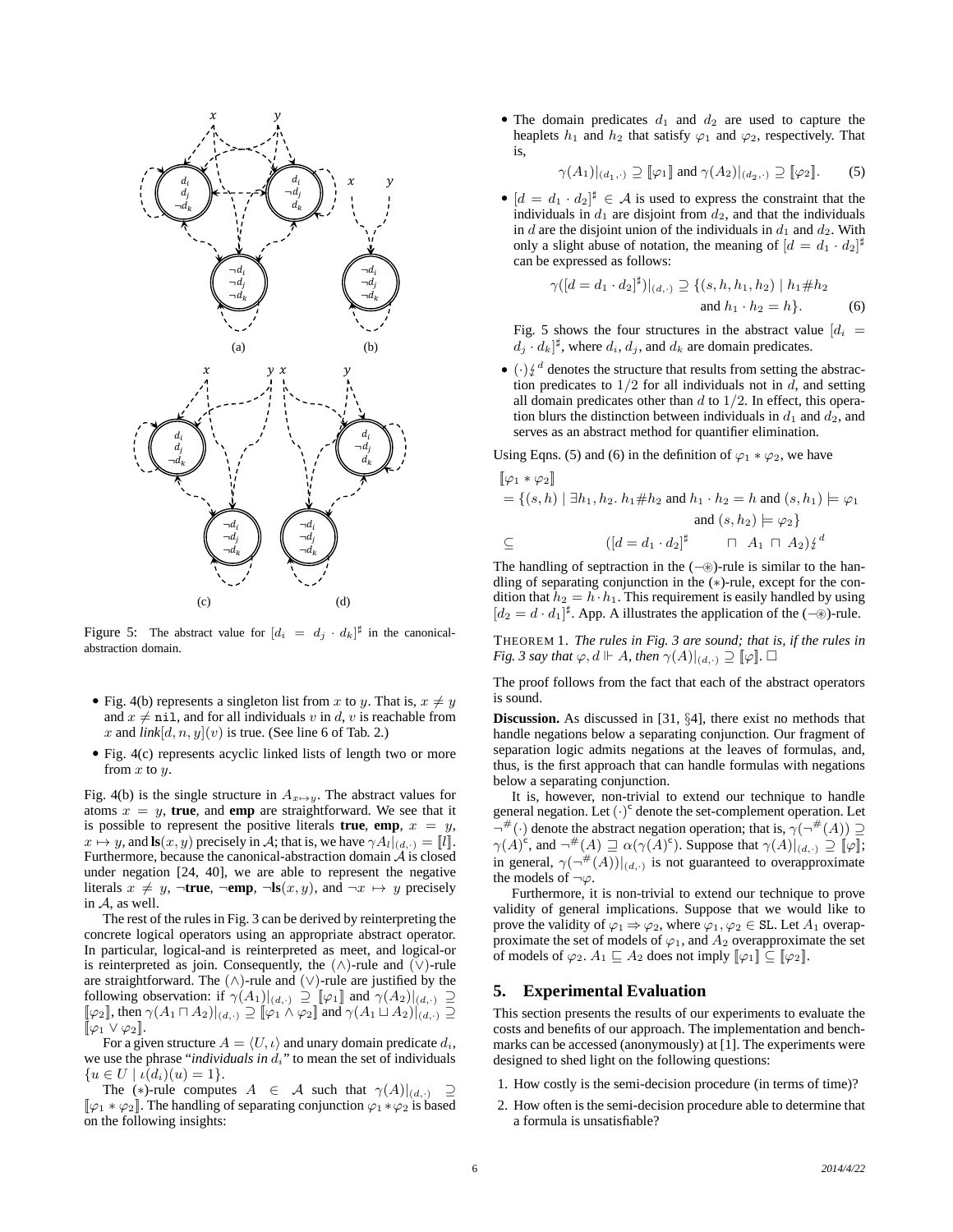|         |     | emp     |              | $x = y$  |     | $x \mapsto y$ |     | $\mathbf{ls}(x, y)$ | $\varphi \wedge \varphi$ | $\varphi \vee \varphi$ | $\varphi * \varphi$ | $\varphi \rightarrow \varphi$ | Full<br>Corpus |
|---------|-----|---------|--------------|----------|-----|---------------|-----|---------------------|--------------------------|------------------------|---------------------|-------------------------------|----------------|
| Group 1 |     |         | 8            | 8        | 13  |               | 19  | 10                  | 22                       |                        | 12                  | 10                            | 23             |
| Group 2 | 64  | 22      | $\mathbf{0}$ | $\theta$ | 22  | 22            | 22  | 22                  | 64                       | $\theta$               | 64                  | $\theta$                      | 64             |
| Group 3 |     | 512 218 | $\mathbf{0}$ | $\theta$ | 218 | 218           |     | 218 218             | 512                      | $\Omega$               | 512                 | 512                           | 512            |
| Total   | 577 | 245     |              | 8        | 253 | 241           | 259 | 250                 | 598                      |                        | 588                 | 522                           | 599            |

Table 3: Number of formulas that contain each of the SL operators in the three groups of formulas used in the experiments. The columns labeled "+" and "−" indicate the number of atoms occurring as positive and negative literals, respectively.

3. For unsatisfiable formulas that are beyond the capabilities of other existing tools, is the semi-decision procedure actually able to determine that the formulas are unsatisfiable?

**Setup.** The semi-decision procedure is written in OCaml; it compiles a formula to a proof DAG, expressed as an equation system. The abstract-value manipulations in the proof rules of Fig. 3 are performed using ITVLA, a modified version of TVLA [26] that was implemented for performing interprocedural shape analysis [23, §8]. ITVLA (i) replaces TVLA's notion of an intraprocedural control-flow graph by the more general notion of *equation system*, in which transfer functions may depend on more than one argument, and (ii) supports a more general language in which to specify equation systems. In particular, the ITVLA language supports explicit use of the meet operator [2] for a canonical-abstraction domain. Experiments were run on a single core of a 2-processor, 4-core-per-processor 2.27 GHz Xeon computer running Red Hat Linux 6.5.

**Test Suite.** Our test suite consists of three groups of unsatisfiable formulas:

- Group 1, shown in Tab. 4, was chosen to evaluate our procedure on a wide spectrum of formulas.
- Group 2 was created by replacing the Boolean variables  $a$  and  $b$ in the template  $T_1 \stackrel{\text{def}}{=} \neg a \wedge \text{emp} \wedge (a * b)$  with the 8 literals *lits* of SL; that is, **true**, **emp**,  $x \mapsto y$ ,  $\mathbf{k}(x, y)$ , and their negations. Five of the 64 instantiations of template  $T_1$  are shown in Tab. 5.
- Group 3 was created by replacing the Boolean variables  $a, b$ , and *c* in the template  $T_2 \stackrel{\text{def}}{=} \text{emp} \land a \land (b * (c - \circledast (\text{emp} \land \neg a)))$ with the 8 literals *lits* of SL. Five of the 512 instantiations of template  $T_2$  are shown in Tab. 6.

Templates  $T_1$  and  $T_2$  are based on work by Hou et al. [22] on Boolean separation logic. Templates  $T_1$  and  $T_2$  are listed as formulas 15 and 19, respectively, in [22, Tab. 2]. In total, there were 599 formulas in our test suite. Tab. 3 summarizes the characteristics of the corpus based on the occurrences of the SL operators.

Though not shown in this section, we also evaluated our procedure on a set of satisfiable formulas. The procedure reports a set of abstract models when given a satisfiable formula. The time taken to compute these abstract models is similar to that for proving formulas unsatisfiable.

We now answer Questions 1–3 posed at the beginning of this section using the three groups of formulas.

**Group 1 Results.** The running time of our procedure on the formulas listed in Tab. 4 was often on the order of five seconds. The procedure was able to prove unsatisfiability for all formulas, except  $(23)$ . We believe that formulas  $(9)$ – $(23)$  are beyond the scope of existing tools. Formulas (9)–(14) demonstrate that we can handle formulas that describe overlapping data structures, including conjunctions of separating conjunctions. Formulas (15)–(21) demonstrate that we can handle formulas that contain occurrences of both **ls** and septraction.

|     | Formula                                                                                                                                                               |   | U Time            |
|-----|-----------------------------------------------------------------------------------------------------------------------------------------------------------------------|---|-------------------|
| (1) | $a1 \mapsto a2 \wedge \neg \mathbf{ls}(a1, a2)$                                                                                                                       |   | $\checkmark$ 1.41 |
| (2) | $a1 \mapsto a2 \times a2 \mapsto a1$                                                                                                                                  |   | $\sqrt{1.68}$     |
| (3) | $\neg$ emp $\wedge$ (ks(a1, a2) * ks(a2, a1))                                                                                                                         |   | $\sqrt{2.04}$     |
| (4) | $a1 \neq a2 \wedge (\mathbf{ls}(a1, a2) * \mathbf{ls}(a2, a1))$                                                                                                       |   | $\checkmark$ 1.91 |
| (5) | $(\lg(a1, a2) * \lg(a2, a3)) \wedge \neg \lg(a1, a3)$                                                                                                                 | ✓ | 3.75              |
| (6) | $\mathbf{ls}(a1, a2) \wedge \mathbf{emp} \wedge a1 \neq a2$                                                                                                           |   | $\sqrt{1.41}$     |
| (7) | $(a1 \mapsto a2*true) \wedge (a2 \mapsto a3*true) \wedge (true*a3 \mapsto a1)$                                                                                        |   | $\sqrt{4.34}$     |
| (8) | $(a1 \mapsto a2 \in \mathbb{R}$ true) $\wedge (a1 \mapsto a2 * \mathbb{r}$ true)                                                                                      |   | $\sqrt{2.32}$     |
| (9) | $(\mathbf{ls}(a1, a2) * \neg \mathbf{ls}(a2, a3)) \wedge \mathbf{ls}(a1, a3)$                                                                                         |   | $\sqrt{6.50}$     |
|     | (10) $\mathbf{ls}(a1, a2) \wedge \mathbf{ls}(a1, a3) \wedge \neg \mathbf{emp} \wedge a2 \neq a3$                                                                      |   | $\sqrt{1.91}$     |
|     | (11) $(\text{ls}(a1, a2) * \text{true} * a3 \mapsto a4) \wedge (\text{true} * (\text{ls}(a2, a1) \wedge a2 \neq$<br>a1)                                               |   | $\sqrt{30.6}$     |
|     | $(12)$ $(a1 \mapsto a2 * \text{ls}(e1, e2)) \wedge (a2 \mapsto a3 * \neg \text{emp}) \wedge (a3 \mapsto$<br>$a1 * \neg a5 \mapsto a6 * true$                          |   | $\sqrt{40.5}$     |
|     | (13) $(\neg \text{emp} * \neg \text{emp}) \land (a1 = \text{nil} \lor a1 \mapsto e1 \lor ((a1 \mapsto$<br>$e1 \wedge e1 = \text{nil}$ * true)) $\wedge$ ls $(a1, a2)$ | ✓ | 2.37              |
|     | $(14)$ $((\text{ls}(a1, a2) \wedge a1 \neq a2) * (\text{ls}(a2, a3) \wedge a2 \neq a3)) \wedge$<br>$((\text{ls}(a4, a1) \wedge a4 \neq a1) * a1 \mapsto e1 * true)$   |   | 11.3              |
|     | (15) (ls(a1, a2) –⊛ ls(a1, a2)) ∧ ¬emp                                                                                                                                |   | $\sqrt{1.98}$     |
|     | (16) $(a3 \mapsto a4 - \textcircled{*} \mathbf{ls}(a1, a4)) \wedge (a3 = a4 \vee \neg \mathbf{ls}(a1, a3))$                                                           | ✓ | 2.09              |
|     | (17) $((a2 \mapsto a3-\&\mathbf{ls}(a2, a4))-\&\mathbf{ls}(a1, a4)) \wedge \neg \mathbf{ls}(a1, a3)$                                                                  |   | $\sqrt{3.89}$     |
|     | (18) $((a2 \mapsto a3 - \text{B})\text{ls}(a2, a4)) - \text{B} \text{ls}(a3, a1)) \wedge a2 = a4$                                                                     | ✓ | 3.87              |
|     | (19) $(a1 \mapsto a2 \in \mathbf{ls}(a1, a3)) \wedge (\neg \mathbf{ls}(a2, a3) \vee (\mathbf{true} \wedge$<br>$(a1 \mapsto e1 * true)) \vee a1 = a3$                  |   | $\sqrt{3.52}$     |
|     | $(20)$ $((\text{ls}(a1, a2) \wedge a1 \neq a2) \rightarrow \text{ls}(e1, e2)) \wedge e1 \neq a1 \wedge$<br>$e2 = a2 \wedge \neg \mathbf{ls}(e1, a1)$                  |   | $\sqrt{4.56}$     |
|     | (21) $a1 \neq a4 \wedge (\text{ls}(a1, a4) - \text{\$ls}(e1, e2)) \wedge a4 = e2 \wedge$<br>$\neg$ <b>Is</b> $(e1, a1)$                                               |   | $\sqrt{5.62}$     |
|     | $(22)$ $((\text{ls}(a1, a2) \wedge a1 \neq a2) - \circledast \text{ls}(e1, e2)) \wedge e2 \neq a2 \wedge$<br>$e1 = a1 \wedge \neg \text{ls}(a2, e2)$                  |   | $\sqrt{4.65}$     |
|     | $(23)$ $((a2)$<br>$\mapsto$ $a3 \rightarrow \mathbb{B}(a2, a4)$ $\rightarrow \mathbb{B}(a3, a1)$ $\wedge$<br>$(\neg \mathbf{ls}(a4, a1) \lor a2 = a4)$                | ? | 4.24              |

Table 4: Unsatisfiable formulas. A  $\checkmark$  in the U-column indicates that the semi-decision procedure was able to prove the formula unsatisfiable; a ? indicates that the semi-decision procedure was not able to prove the formula unsatisfiable. The time is in seconds.

**Group 2 Results.** The 64 formulas instantiated from the template  $T_1 \stackrel{\text{def}}{=} \neg a \land \text{emp} \land (a * b)$  took between 0.80 and 13.5 seconds to check, with a mean of 2.91 and a median of 1.63 seconds. Our procedure was able to prove unsatisfiability for all 64 formulas. All instantiations of  $T_1$  that contain an occurrence of the **ls** predicate are beyond the capabilities of existing tools.

The formulas that took the greatest amount of time and the second-greatest amount of time are (5) and (4), respectively, in Tab. 5. In both cases, a large amount of time was required because of the presence of ¬**ls**, which is represented by 24 structures—a much larger number than is needed for the other literals.

**Group 3 Results.** The 512 formulas instantiated from the template  $T_2 \stackrel{\text{\tiny def}}{=} \mathbf{emp} \land a \land (b * (c - \circledast (\mathbf{emp} \land \neg a))),$  took between 0.79 and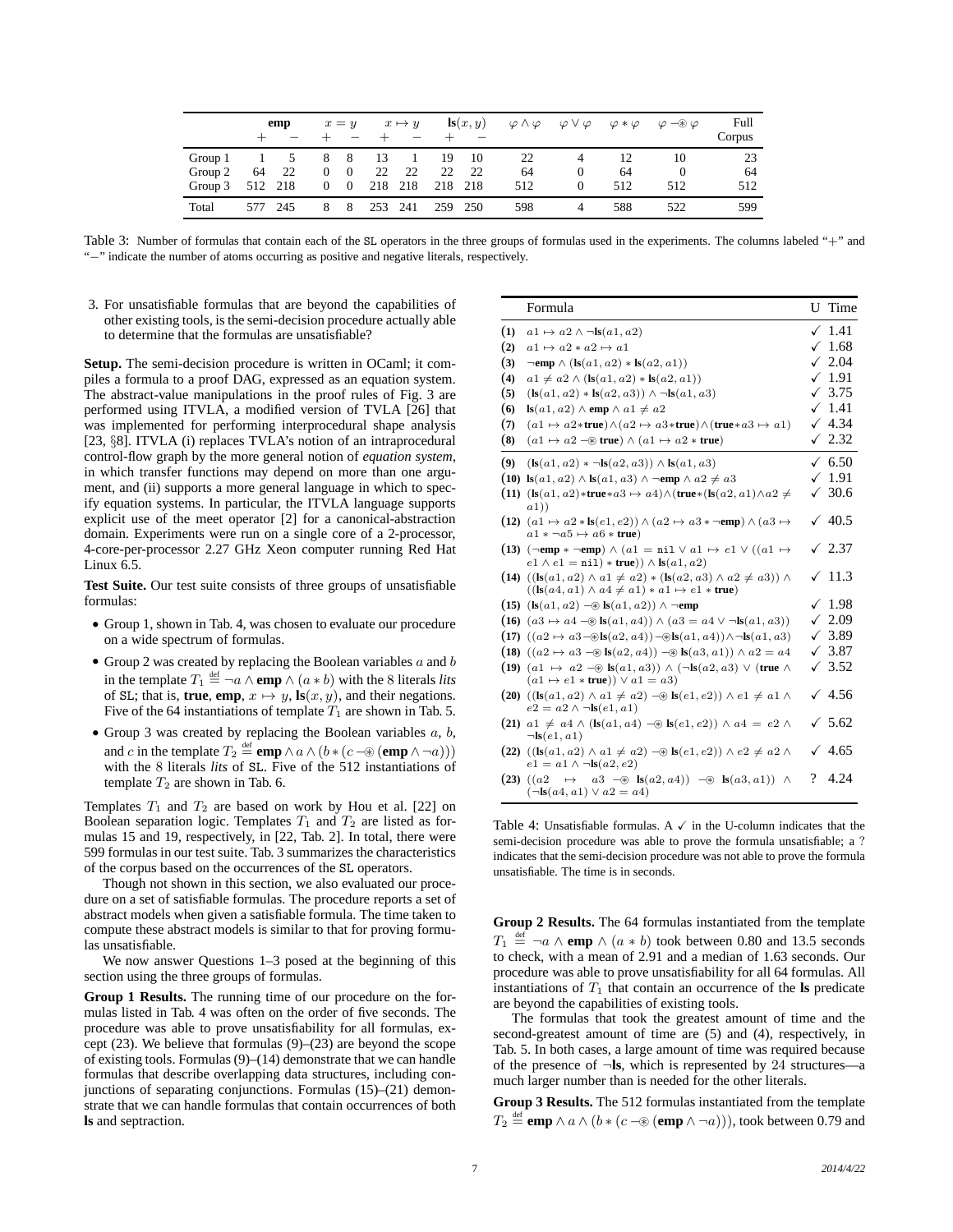| Formula                                                                                                                 | U Time        |
|-------------------------------------------------------------------------------------------------------------------------|---------------|
| $(1) \neg (a1 \mapsto a2) \wedge$ emp $\wedge (a1 \mapsto a2 \ast a3 \mapsto a4)$                                       | $\sqrt{3.40}$ |
| (2) $a1 \mapsto a2 \wedge \text{emp} \wedge (\neg (a1 \mapsto a2) * a3 \mapsto a4)$                                     | $\sqrt{4.97}$ |
| (3) $\neg(a1 \mapsto a2) \wedge \text{emp} \wedge (a1 \mapsto a2 * \text{ls}(a3, a4))$                                  | $\sqrt{5.64}$ |
| (4) $\text{ls}(a1, a2) \wedge \text{emp} \wedge (\neg \text{ls}(a1, a2) * \text{ls}(a3, a4))$                           | $\sqrt{11.3}$ |
| $(5)$ $\neg$ <b>ls</b> $(a1, a2)$ $\wedge$ <b>emp</b> $\wedge$ $($ <b>ls</b> $(a1, a2)$ $\ast$ <b>ls</b> $(a3, a4)$ $)$ | $\sqrt{13.5}$ |

Table 5: Example instantiations of  $T_1 \stackrel{\text{def}}{=} \neg a \wedge \text{emp} \wedge (a * b)$ , where  $a, b \in$  *lits*. A  $\checkmark$  in the U-column indicates that the semi-decision procedure was able to prove the formula unsatisfiable. The time is in seconds.

| Formula                                                                                                                                                     | U Time        |
|-------------------------------------------------------------------------------------------------------------------------------------------------------------|---------------|
| (1) emp $\wedge$ ls(a1, a2) $\wedge$ (ls(a3, a4) $\ast$ (ls(a5, a6) $-\circledast$ (emp $\wedge$<br>$\neg$ <b>Is</b> $(a1, a2))$                            | 6.07          |
| (2) emp $\wedge \neg$ emp $\wedge$ (ls(a3, a4) $\ast$ ( $\neg$ (a5 $\mapsto$ a6) $\neg$ (emp $\wedge$<br>$\textbf{emp}$ ))                                  | $\sqrt{3.34}$ |
| (3) emp $\wedge$ a 1 $\mapsto$ a 2 $\wedge$ (a 3 $\mapsto$ a 4 $\ast$ (a 5 $\mapsto$ a 6 $-\circledast$ (emp $\wedge$<br>$\neg(a1 \mapsto a2))$             | $\sqrt{3.79}$ |
| (4) emp $\wedge \neg \text{ls}(a1, a2) \wedge (\neg \text{ls}(a3, a4) * (\text{ls}(a5, a6) - \circledast)$<br>$(\mathbf{emp} \wedge \mathbf{ls}(a1, a2))))$ | $\sqrt{8.05}$ |
| (5) $\exp \wedge \neg \text{ls}(a1, a2) \wedge (\text{ls}(a3, a4) * (\text{ls}(a5, a6) - \circledast (\text{emp} \wedge$<br>$\mathbf{ls}(a1, a2))$          | 8.10          |

Table 6: Example instantiations of  $T_2 \stackrel{\text{def}}{=} \text{emp} \land a \land (b * (c - \circledast (\text{emp} \land$  $(\neg a))$ , where  $a, b, c \in$  *lits*. A  $\checkmark$  in the U-column indicates that the semidecision procedure was able to prove the formula unsatisfiable. The time is in seconds.

8.10 seconds to check using our procedure, with a mean of 2.20, and a median of 1.83 seconds. Our procedure was able to prove unsatisfiability for all 512 formulas. All instantiations of  $T_2$  that contain an occurrence of the **ls** predicate are beyond the capabilities of existing tools.

**Discussion.** The slow runtimes have more to do with the implementation, and less to do with the approach. There is a large cost for starting an ITVLA process—this startup cost, for instance, accounts for approximately half of the runtime of formula (1) in Tab. 4. Apart from the startup cost, most of the runtime goes into coerce. Bogudlov et al. [6] describe improved implementations of coerce and other primitives for manipulating 3-valued structures. We are in the process of adapting the ITVLA implementation to use these optimized primitives. We believe that these optimized primitives will lead to a significant speed-up in the semi-decision procedure: in their experiments, Bogudlov et al. obtained as much as a 50-fold speedup compared to the prior version of TVLA.

## **6. Related Work**

The literature related to reasoning about separation logic is vast, and we mention only a small portion of it in this section. Decidability results related to first-order separation logic are discussed in [8, 10]. A fragment of separation logic for which it is decidable to check validity of entailments was introduced by Berdine et al. [4]. The fragment includes points-to and linked-list predicates, but no septraction, or negations of points-to or linked-list predicates. More recent approaches deal with fragments of separation logic that are incomparable to ours [22, 25, 29]; in particular, none of the latter papers handle linked lists. We based our experiments on formulas listed in Hou et al.'s work on Boolean separation logic [22]—the only paper we found that listed formulas outside the syntactic fragment defined by Berdine et al. We believe that our technique represents the first important step in designing a verification system that uses a richer fragment of separation logic.

Most approaches to separation-logic reasoning use a syntactic proof-theoretic procedure [4, 30]. Two exceptions are the approaches of Cook et al. [11] and Enea et al. [20], which use a more semantics-based approach: they represent separation-logic formulas as graphs in a particular normal form, and then prove that one formula entails another by finding a homomorphism between the corresponding graphs. Our approach is also semantics-based, but has more of an algebraic flavor: our method performs a bottom-up evaluation of a formula  $\varphi$  using a particular shape-analysis interpretation (Fig. 3); if the answer is the empty set of 3-valued structures, then  $\varphi$  is unsatisfiable.

To deal with overlaid data-structures, Enea et al. [20] introduce the  $*_w$  operator: the  $*_w$  operator specifies data structures that share sets of objects as long as they are built over disjoint sets of *fields*. Their approach, however, does not handle conjunctions of separating conjunctions or negations of the **ls**-predicate. Thus, [20] cannot handle formulas (9)–(14) in Tab. 4, even though these formulas do not contain septraction. Note that, for instance, the logical conjunction in formula (9) cannot be replaced by the  $*_w$  operator.

Piskac et al. [31] present a decision procedure for a decidable fragment of separation logic based on a reduction to a particular decidable first-order theory. Unlike our approach, the approach in [31] does not handle septraction or negations below a separating conjunction.

The explicit use of abstract values drawn from an abstract domain as a way to represent knowledge in implementations of decision procedures is a technique that has been receiving increased attention of late [16–18, 36, 37]. As far as we know, our work is the first to apply this idea to a fragment of separation logic.

Many researchers pigeonhole TVLA [26] as a system exclusively tailored for "shape analysis". In fact, it is actually a metasystem for (i) defining a family of logical structures 2-STRUCT[Voc], and (ii) defining canonical-abstraction domains whose elements represent sets of 2-STRUCT[Voc]. The ITVLA [23, §8] variant of TVLA is a different packaging of the classes that make up the TVLA implementation, and demonstrates better that canonical abstraction is a general-purpose method for abstracting the structures that are a logic's domain of discourse.

To simplify matters, the separation-logic fragment addressed in this paper does not allow one to make assertions about numericvalued variables and numeric-valued fields. Our approach could be extended to support such capabilities using methods developed in work on abstract interpretation that combines canonical abstraction with numeric abstractions [21, 28].

# **7. Conclusion and Future Work**

This paper showed how to create a semi-decision procedure for a fragment of separation logic. The fragment of separation logic that we use has empty-heap assertions (emp), equalities  $(x =$ y), points-to assertions  $(x \mapsto y)$ , acyclic-list-segment assertions  $(\mathbf{ls}(x, y))$ , and their negations as literals; it provides the connectives ∗, −⊛, ∧, and ∨. We believe that this is an interesting fragment, in that it contains formulas for which existing approaches do not apply.

For each SL formula  $\varphi$ , the procedure performs a bottom-up evaluation of the formula, using a particular shape-analysis interpretation; if the answer is the empty set of 3-valued structures, then  $\varphi$  is unsatisfiable. Thus, the work reported in the paper supports the thesis that abstract-interpretation concepts can help in the design and implementation of decision procedures.

Moreover, if  $\varphi$  is satisfiable, then the procedure reports a set of abstract models—i.e., a value in the canonical-abstraction domain that overapproximates  $\llbracket \varphi \rrbracket$ . As we have shown in other work (us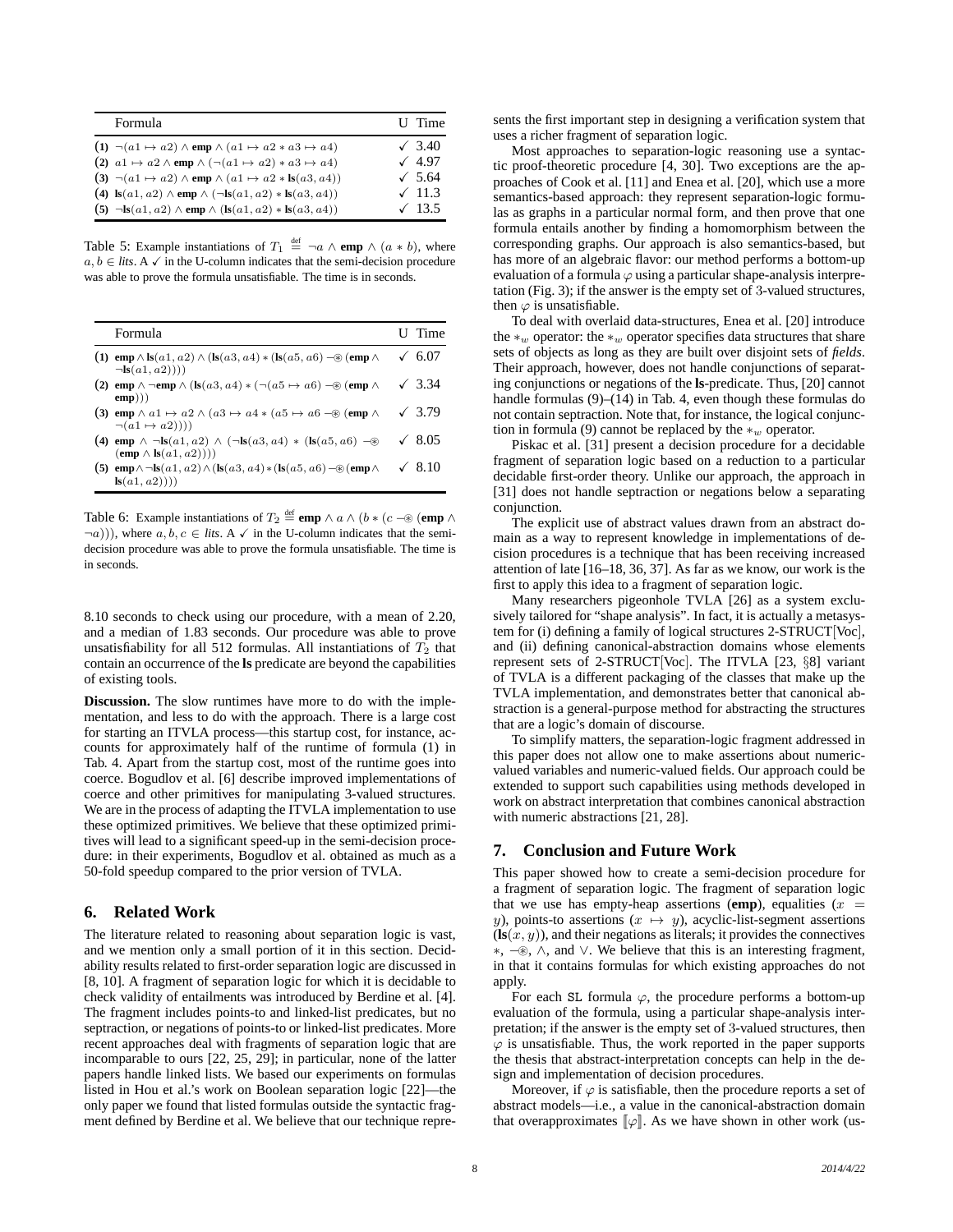ing a variety of other techniques, and for a variety of other logics), a decision-procedure-like method that is prepared to return such "residual" answers provides a way to generate sound abstract transformers automatically [32, 35, 37, 39]. In particular, when  $\varphi$  specifies the transition relation between the pre-state and post-state of a concrete transformer  $\tau$ , a residuating decision procedure provides a way to create a sound abstract transformer  $\tau^{\sharp}$  for  $\tau$ , directly from a specification in logic of  $\tau$ 's concrete semantics. Consequently, the work reported in the paper also supports the thesis that abstractinterpretation-based decision procedures provide much promise for automating the construction of program-analysis tools. Using our semi-decision procedure, we now have a way to create abstract transformers based on canonical-abstraction domains directly from a specification of the semantics of a language's concrete transformers, written in SL.

Although TVLA and separation logic have both been applied to the problem of analyzing programs that manipulate linked data structures, there has been only rather limited crossover of ideas between the two approaches. Our semi-decision procedure is built on the connection between TVLA states and SL statelets described in §2.3, which represents the first formal connection between the two approaches. For this reason, the semi-decision procedure should be of interest to both communities: (i) For the TVLA community, the procedure illustrates a different and intriguing use for canonicalabstraction domains. The domains that we use are tailored for the particular formula, but, more importantly, provide an encoding that can be connected to the SL semantics: see Eqns. (2) and (3) in §2.3, and the use of domain predicates to express disjointness in §3. (ii) For the separation-logic community, the procedure shows how using TVLA and canonical-abstraction domains leads to a modeltheoretic approach to the decision problem for SL that is capable of handling formulas that are beyond the capabilities of existing tools.

We believe that the approach presented in this paper has the potential to be extended to deal with richer fragments of separation logic—in particular, fragments that contain both separating implication and acyclic linked-list predicates.

#### **References**

- [1] https://www.dropbox.com/s/vzbcvig6wdo9bh9/thakur\_ breck\_reps\_SPIN2014\_vers1.tar.gz.
- [2] G. Arnold, R. Manevich, M. Sagiv, and R. Shaham. Combining shape analyses by intersecting abstractions. In *VMCAI*, 2006.
- [3] R. Bagnara, P. M. Hill, and E. Zaffanella. The Parma Polyhedra Library: Toward a complete set of numerical abstractions for the analysis and verification of hardware and software systems. *SCP*, 72(1–2):3–21, 2008.
- [4] J. Berdine, C. Calcagno, and P. O'Hearn. A decidable fragment of separation logic. In *FSTTCS*. 2004.
- [5] J. Berdine, C. Calcagno, and P. O'Hearn. Smallfoot: modular automatic assertion checking with separation logic. In *FMCO*, 2005.
- [6] I. Bogudlov, T. Lev-Ami, T. Reps, and M. Sagiv. Revamping TVLA: Making parametric shape analysis competitive. In *CAV*, 2007.
- [7] I. Bogudlov, T. Lev-Ami, T. Reps, and M. Sagiv. Revamping TVLA: Making parametric shape analysis competitive. Tech. Rep. TR-2007- 01-01, Tel-Aviv Univ., Tel-Aviv, Israel, 2007.
- [8] R. Brochenin, S. Demri, and E. Lozes. On the almighty wand. *Information and Computation*, 211:106–137, 2012.
- [9] C. Calcagno, V. Vafeiadis, and M. Parkinson. Modular safety checking for fine-grained concurrency. In *SAS*, 2007.
- [10] C. Calcagno, H. Yang, and P. O'Hearn. Computability and complexity results for a spatial assertion language for data structures. In *FSTTCS*. 2001.
- [11] B. Cook, C. Haase, J. Ouaknine, M. Parkinson, and J. Worrell. Tractable reasoning in a fragment of separation logic. In *CONCUR*, 2011.
- [12] P. Cousot and R. Cousot. Abstract interpretation: A unified lattice model for static analysis of programs by construction or approximation of fixpoints. In *POPL*, 1977.
- [13] P. Cousot and R. Cousot. Systematic design of program analysis frameworks. In *POPL*, 1979.
- [14] D. Distefano, P. O'Hearn, and H. Yang. A local shape analysis based on separation logic. In *TACAS*, 2006.
- [15] D. Distefano and M. Parkinson. jStar: towards practical verification for Java. In *OOPSLA*, 2008.
- [16] V. D'Silva, L. Haller, and D. Kroening. Satisfiability solvers are static analyzers. In *SAS*, 2012.
- [17] V. D'Silva, L. Haller, and D. Kroening. Abstract conflict driven learning. In *POPL*, 2013.
- [18] V. D'Silva, L. Haller, and D. Kroening. Abstract satisfaction. In *POPL*, 2014.
- [19] K. Dudka, P. Muller, P. Peringer, and T. Vojnar. Predator: A tool for verification of low-level list manipulations. In *TACAS*, 2013.
- [20] C. Enea, V. Saveluc, and M. Sighireanu. Compositional invariant checking for overlaid and nested linked lists. In *ESOP*, 2013.
- [21] D. Gopan, F. DiMaio, N. Dor, T. Reps, and M. Sagiv. Numeric domains with summarized dimensions. In *TACAS*, 2004.
- [22] Z. Hou, R. Clouston, R. Gore, and A. Tiu. Proof search for propositional abstract separation logics via labelled sequents:. In *POPL*, 2014.
- [23] B. Jeannet, A. Loginov, T. Reps, and M. Sagiv. A relational approach to interprocedural shape analysis. *TOPLAS*, 32(2), 2010.
- [24] V. Kuncak and M. Rinard. On the boolean algebra of shape analysis constraints. Technical Report MIT-LCS-TR-916, M.I.T. CSAIL, Aug. 2003.
- [25] W. Lee and S. Park. A proof system for separation logic with magic wand. In *POPL*, 2014.
- [26] T. Lev-Ami and M. Sagiv. TVLA: A system for implementing static analyses. In *SAS*, 2000.
- [27] S. Magill, J. Berdine, E. Clarke, and B. Cook. Arithmetic strengthening for shape analysis. In *SAS*, 2007.
- [28] B. McCloskey, T. Reps, and M. Sagiv. Statically inferring complex heap, array, and numeric invariants. In *SAS*, 2010.
- [29] J. Park, J. Seo, and S. Park. A theorem prover for Boolean BI. In *POPL*, 2013.
- [30] J. A. N. Pérez and A. Rybalchenko. Separation logic + superposition calculus = heap theorem prover. In *PLDI*, 2011.
- [31] R. Piskac, T. Wies, and D. Zufferey. Automating separation logic using SMT. In *CAV*, 2013.
- [32] T. Reps, M. Sagiv, and G. Yorsh. Symbolic implementation of the best transformer. In *VMCAI*, 2004.
- [33] J. Reynolds. Separation logic: A logic for shared mutable data structures. In *LICS*, 2002.
- [34] M. Sagiv, T. Reps, and R. Wilhelm. Parametric shape analysis via 3-valued logic. *TOPLAS*, 24(3):217–298, 2002.
- [35] A. Thakur, M. Elder, and T. Reps. Bilateral algorithms for symbolic abstraction. In *SAS*, 2012.
- [36] A. Thakur and T. Reps. A generalization of Stålmarck's method. In *SAS*, 2012.
- [37] A. Thakur and T. Reps. A method for symbolic computation of precise abstract operations. In *CAV*, 2012.
- [38] V. Vafeiadis and M. Parkinson. A marriage of rely/guarantee and separation logic. In *CONCUR*, 2007.
- [39] G. Yorsh, T. Reps, and M. Sagiv. Symbolically computing mostprecise abstract operations for shape analysis. In *TACAS*, 2004.
- [40] G. Yorsh, T. Reps, M. Sagiv, and R. Wilhelm. Logical characterizations of heap abstractions. *ACM Trans. Comput. Log.*, 8(1), 2007.